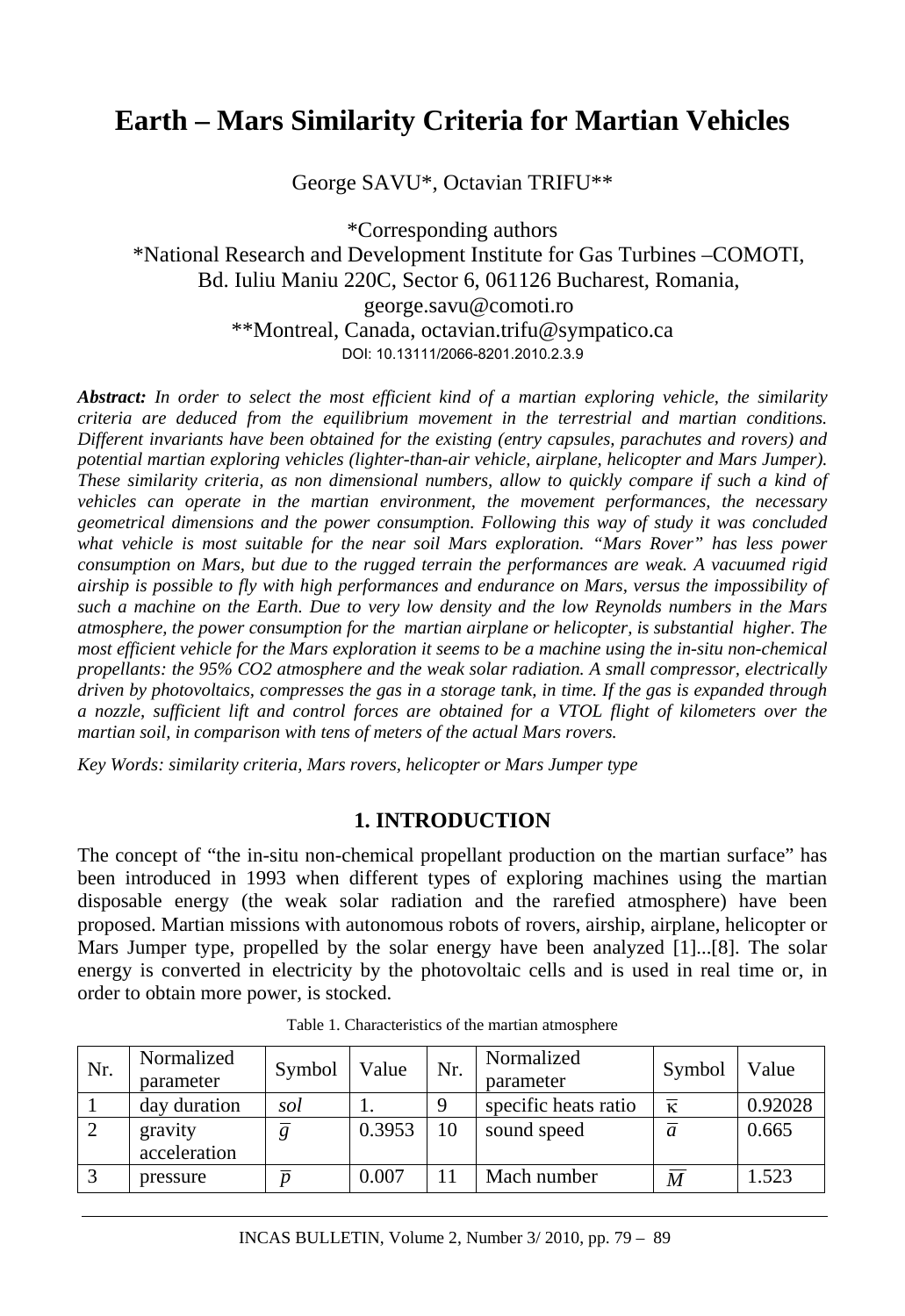| $\overline{4}$ | density                                                | $\overline{\rho}$  | 0.0146 | 12 | dynamic viscosity                       | $\overline{\mu}$           | 0.72124 |
|----------------|--------------------------------------------------------|--------------------|--------|----|-----------------------------------------|----------------------------|---------|
| 5              | temperature                                            | $\overline{T}$     | 0.868  | 13 | kinematic viscosity                     | $\overline{\nu}$           | 49.1    |
| 6              | solar constant                                         | $\overline{k}_{S}$ | 0.4316 | 14 | Reynolds number                         | $\overline{Re}$            | 0.0204  |
| $\tau$         | constant<br>gas<br>(state)<br>equation<br>of<br>gases) | $\overline{R}_g$   | 0.658  | 15 | laminar<br>skin<br>friction coefficient | $\overline{C}_n$           | 7.0     |
| 8              | molecular                                              | $\overline{M}_m$   | 1.5605 | 16 | turbulent<br>skin                       | $\overline{C}_\textit{ft}$ | 2.18    |
|                | mass                                                   |                    |        |    | friction coefficient                    |                            |         |

Martian atmosphere composition:  $95\% CO_2$ ,  $2.7\% N_2$ ,  $1.6\%$ Ar. The exponential decrement of the martian atmosphere ( $\rho = \rho_0 e^{-k_z z}$ );  $k_z = 0.000227756/m$ .

An important part of the total mission cost is represented by the numerous tests, performed in special terrestrial installations simulating the martian conditions. It is more convenient to test a martian vehicle in the earthly surroundings and from the obtained results, based to the similarity criteria, to obtain the performances in the real martian atmosphere, than to build sophisticated devices simulating the martian gravity, soil, temperature, solar radiation, pressure, density. In the Table 1 are the some characteristics of the martian environment, normalized to the terrestrial values.

### **2. EARTH-MARS SIMILARITY CRITERIA FOR AN AEROSHELL AT THE ENTRY IN THE ATMOSPHERE (AEROBRAKE) AND FOR THE SOFT LANDING BY PARACHUTES**

In general, a Mars-Earth similarity criterion is the ratio between the martian and the terrestrial values of the same parameter of the flow. During the entry in atmosphere the thermal transfer is crucial for the mission success. At high hypersonic Mach numbers the similarity criteria for a detached normal shock wave in front of a blunt body type entry capsule are given by the relations of Table 2, subscripts "1", "2" denoting the values in front and behind the shock wave, "E"- Earth conditions. In the same manner, similarity criteria were deduced for the Prandtl-Meyer expansion, for the oblique shock waves and for the isentropic flow [12]. The above Mars-Earth similarity criteria show that the thermal and mechanical stresses during the entry in the Mars atmosphere are higher (not in the absolute values) than in terrestrial atmosphere.

The viscous flow around an entry capsule of STARDUST type was numerically simulated by solving the Navier-Stokes equations, and various temperature, pressure and density maps are plotted in [1].

The equation of movement describing the deceleration of an entry capsule with parachute in martian and terrestrial atmosphere was solved for the following input data [9] and the results are given in Table 2.

- reference surface of the capsule/parachute=2sq.m/400 sq.m
- weight on the Earth  $= 100.0$  kg
- mean drag aerodynamic coefficient capsule/parachute=0.5/1.25
- initial vertical velocity/ initial ceiling=2500m/s//100km
- the altitude of parachute deployment  $= 5 \text{ km}$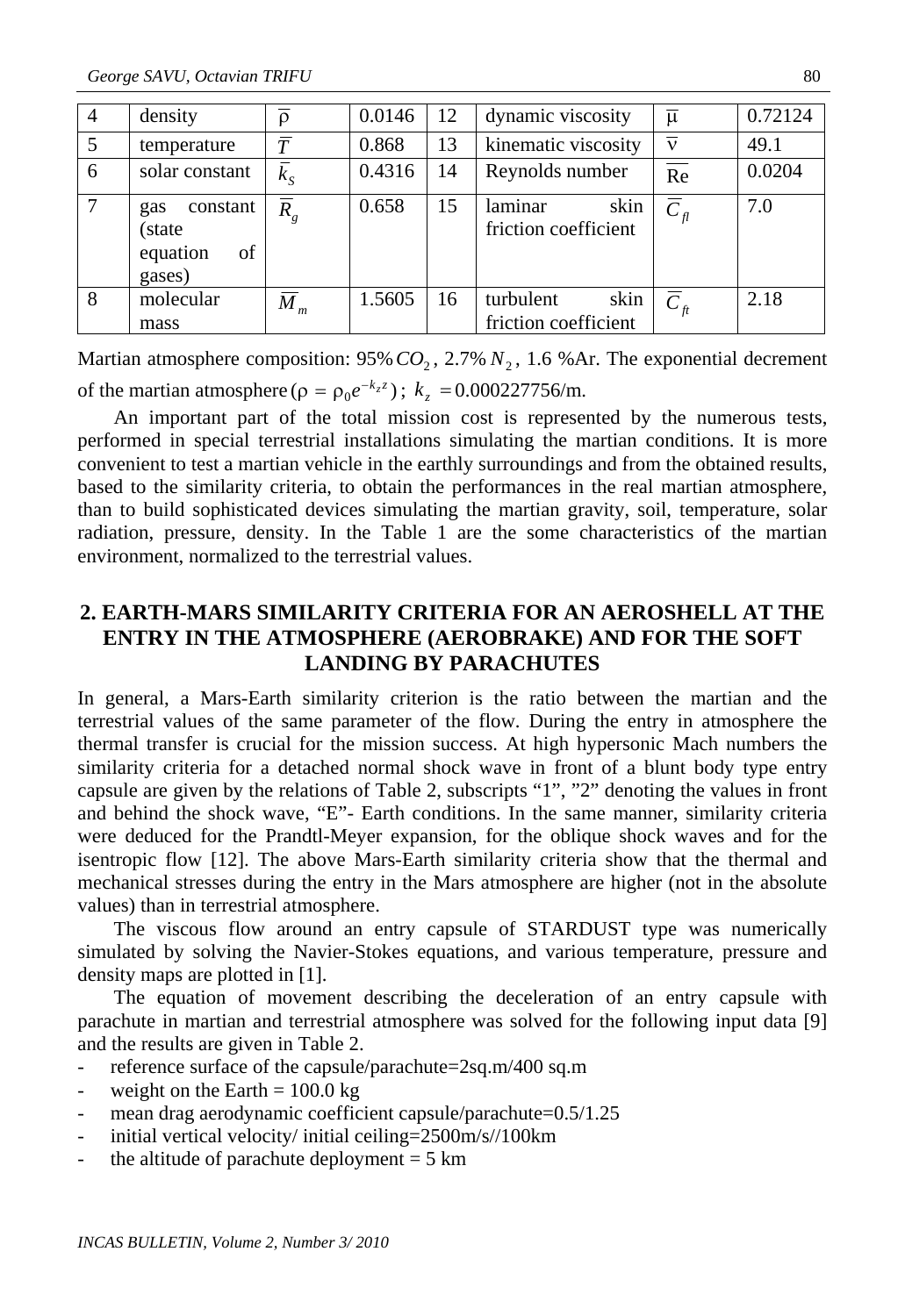| pressure                                                                                                         | densıtv                                                                                                                       | temperature                                                                                                                                                                                  |
|------------------------------------------------------------------------------------------------------------------|-------------------------------------------------------------------------------------------------------------------------------|----------------------------------------------------------------------------------------------------------------------------------------------------------------------------------------------|
| $\overline{\kappa}(\kappa_E+1)\overline{M}^2$<br>p <sub>2</sub><br>$KK_E + 1$<br>$\mathcal{D}_1$<br>$\angle .34$ | $(\overline{\kappa}\kappa_E + 1)$<br>$1$ K <sub>F</sub><br>$\rho_{2}$<br>$(\overline{\kappa}\kappa_{_E}$<br>$1(\kappa_E + 1)$ | $T_2 = \overline{\kappa M^2} \frac{(\kappa_E + 1)^2 (\overline{\kappa} \kappa_E - 1)}{(\overline{\kappa} \kappa_E - 1)}$<br>三<br>$\overline{\kappa}\kappa_{E}+1)^{2}(\kappa_{E}-1)$<br>1.693 |

Table 2 Mars-Earth similarity criteria for normal shock wave in hypersonic flow

|  |  |  | Table 3. The soft landing by parachutes |
|--|--|--|-----------------------------------------|
|--|--|--|-----------------------------------------|

|             | Touchdown velocity $(m/s)$ | Time to touchdown (seconds) |
|-------------|----------------------------|-----------------------------|
| <b>Mars</b> | 9.23                       | 415.0                       |
| Earth       |                            | 2690.0                      |

Despite the low value of the gravitational acceleration, due to the low density of the martian atmosphere, retro-rockets or airbags are necessary to ensure the soft landing on the Mars surface.



Fig.1. The isothermal lines around an entry body in the terrestrial atmosphere [12]

### **3. EARTH-MARS SIMILARITY CRITERI FOR A VEHICLE OF "MARS ROVER" TYPE**

There are numerous and different projects for Mars exploration, but the successes have been obtained by the satellites, fixed stations (Mariner, Viking) and rovers. The displacement performances of a martian rover are limited by the severe climate conditions and by the rugged soil.

The rolling friction force (Fig.2) is:

$$
F_f = \frac{f}{r} F_n = \frac{f}{r} G = \frac{f}{r} mg \tag{1}
$$

 $F_f$  - friction force,  $F_n$  - normal force,  $G$  - weight,  $m$  – mass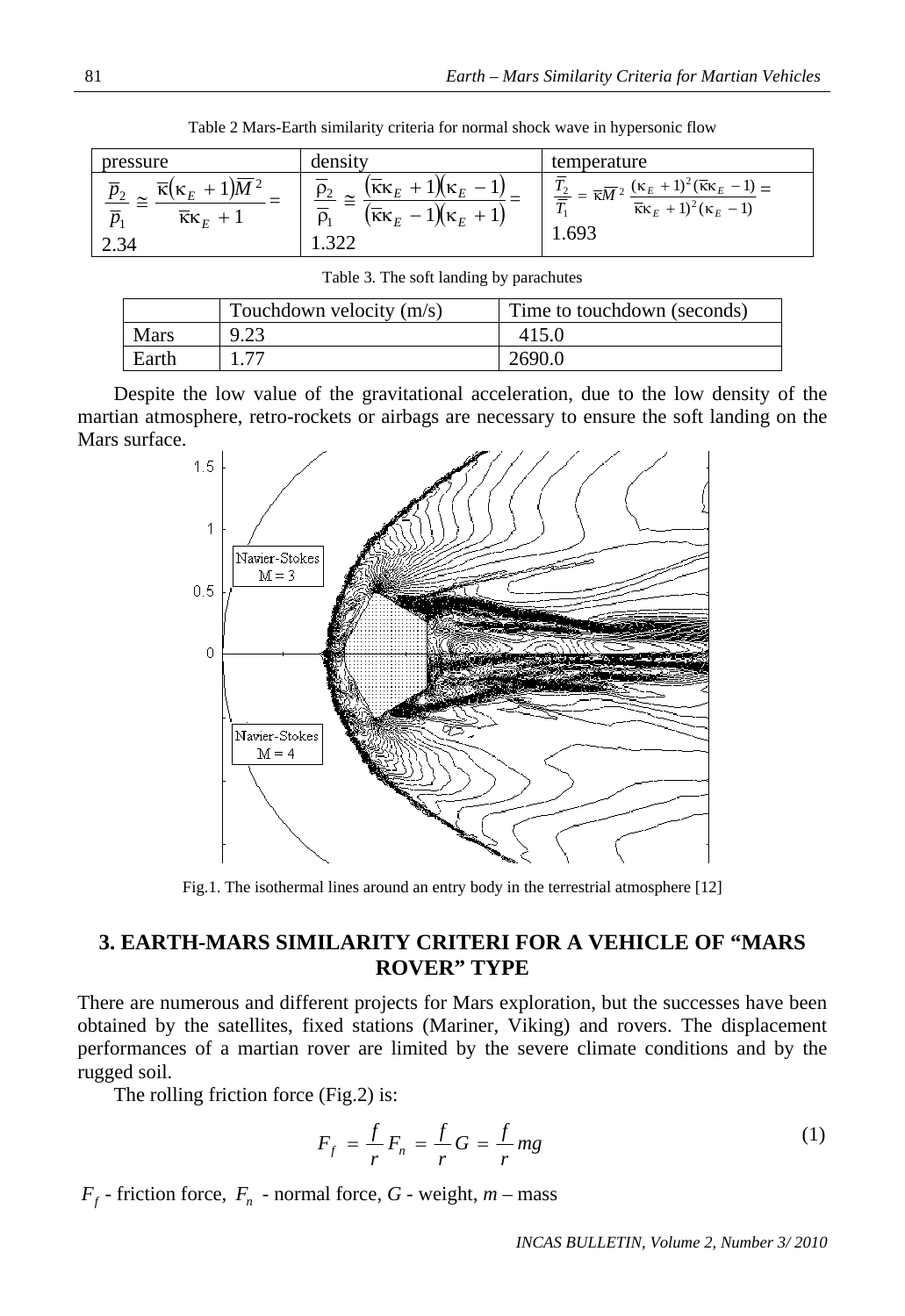$$
\frac{f}{r} = \mu_r
$$
 - rolling friction coefficient (2)

The similarity criterion for the horizontal traction:

$$
\overline{F}_f = \frac{F_{\text{Mars}}}{F_{\text{fEarth}}} = \overline{g} = 0.39535\tag{3}
$$

The second Newton law for the horizontal displacement:

$$
F = m\ddot{x} + \mu_r mg \tag{4}
$$



Fig. 2. Rolling friction

$$
F = \frac{M}{r} \tag{5}
$$

*M* –moment of friction, *r* – wheel radius

$$
F = \frac{N}{\omega r} \tag{6}
$$

 $N$  – actual power,  $\omega$  - angular velocity

$$
\dot{x} = \omega r \text{ - tangential velocity} \tag{7}
$$

The movement equation:

$$
N = m\ddot{x}\ddot{x} + \mu_r mg\dot{x} \tag{8}
$$

This equation is integrated for different types of energy supplying (Table4)

|     |                   | Similarity criteria                                     |                                  |                        |            |  |
|-----|-------------------|---------------------------------------------------------|----------------------------------|------------------------|------------|--|
| Nr. | Type of supplying |                                                         |                                  |                        | Time<br>οf |  |
|     |                   | Distance $\overline{x}$   Power N<br>Velocity $\dot{x}$ |                                  | supplying $\bar{\tau}$ |            |  |
|     | Rover with piston |                                                         |                                  |                        |            |  |
|     | combustion engine |                                                         | $\overline{\overline{\sigma^2}}$ |                        |            |  |
|     | (hydrazine)       | $= 6.397$                                               | $= 6.397$                        |                        |            |  |

Table 4. The movement of martian rover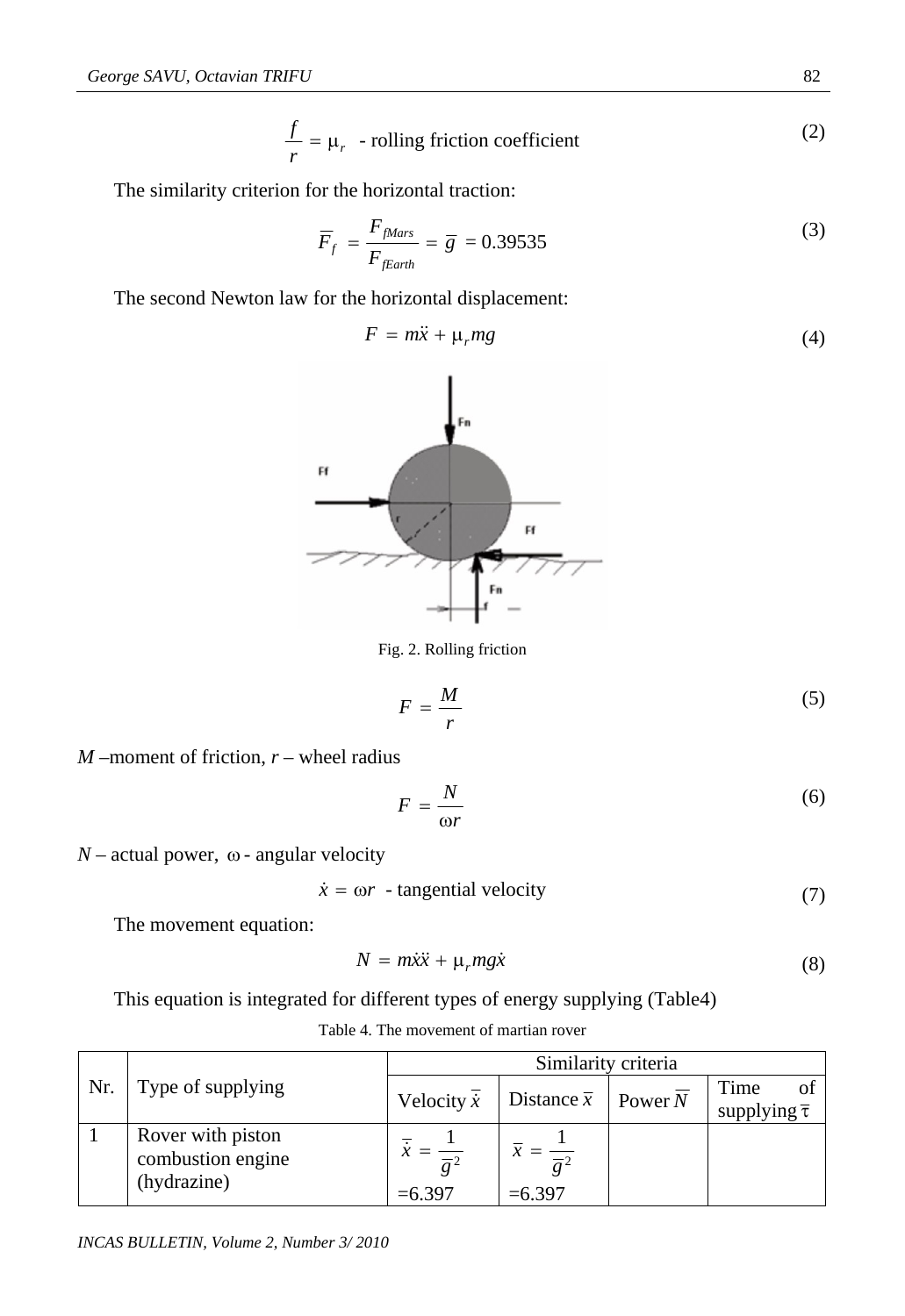|                | Rover with piston engine<br>(cold compressed gas)                       | $= 6.397$                | $\bar{x} = \frac{1}{\overline{e}^2}$<br>$= 6.397$          |                                     | $= 21.07$      |
|----------------|-------------------------------------------------------------------------|--------------------------|------------------------------------------------------------|-------------------------------------|----------------|
|                | Rover with electro-motor<br>supplied by photovoltaics (in<br>real time) | $\kappa_{S}$<br>$=1.091$ | $\frac{\kappa_{\rm S}}{2}$<br>$\overline{x} =$<br>$=1.091$ | $\overline{N} = k_{S}$<br>$=0.4316$ | $\bar{\tau}=0$ |
| $\overline{4}$ | with electro-motor<br>Rover<br>supplied by battery                      | $=2.529$                 | $\overline{x} =$<br>$=2.529$                               |                                     | $=2.317$       |

The deduced similarity criteria for different wheeled vehicles demonstrate higher movement performances on the Mars soil versus the Earth, even for a rover supplied in real time by photovoltaics, due to the low gravity. It remains the disadvantages of the rugged terrain.

### **4. EARTH-MARS SIMILARITY CRITERIA FOR A LIGHTER-THAN-AIR VEHICLE (BALLOON AND RIGID AIRSHIP)**

For an inflated balloon, the Earth-Mars similarity criterion for the lifting force *P* is deduced writing the Archimedes principle for Mars atmosphere and for the terrestrial conditions [8]:

$$
\overline{P} = \frac{\overline{pg}}{\overline{RT}} \frac{1 - R\delta(1 + \lambda \overline{p})}{1 - \delta(1 + \lambda)}
$$
(9)

*gE aE R*  $\delta = \frac{R_{aE}}{I}$  the ratio of the gas constant of terrestrial atmosphere (*aE*) and balloon (10)

$$
gas (gE)
$$

$$
\lambda = \frac{\Delta p_E}{p_{aE}} \quad \text{the balloon filling ratio, } \Delta p_E = p_{gE} - p_{aE} \tag{11}
$$

Using the values of Table 1, for a balloon with Helium or Hydrogen, the maximum lifting force ratio is about 0.005 for the same volume. For the same weight, in the martian atmosphere a balloon having a volume of 200 times greater than on the Earth is necessary.

An ideal lighter-than-air vehicle is a rigid vacuumed shell. This not so new idea was proposed by Francesco de Lana in 1670 [11]. He imagined four vacuumed copper spheres producing the Archimedes lifting force. Because the terrestrial pressure is 10 000 kg/sq.m such a vehicle cannot be build on Earth. It can be proposed an airship with folded rigid structure sent empty on the martian surface and after the inflating with the martian gas, the rigid structure being locked, ensuring the shape and volume. A small vacuum pump exhausts the gas and the lifting Achimedes force is produced. Such type of flying vehicle is realistic and is able to fly in the martian atmosphere because the maximum difference pressure is 70 kg/sq.m. It. can be designed an inner rigid structure resisting to the compression stresses generated by this moderate pressure difference.

The lifting force similarity criterion for a martian vacuumed airship is: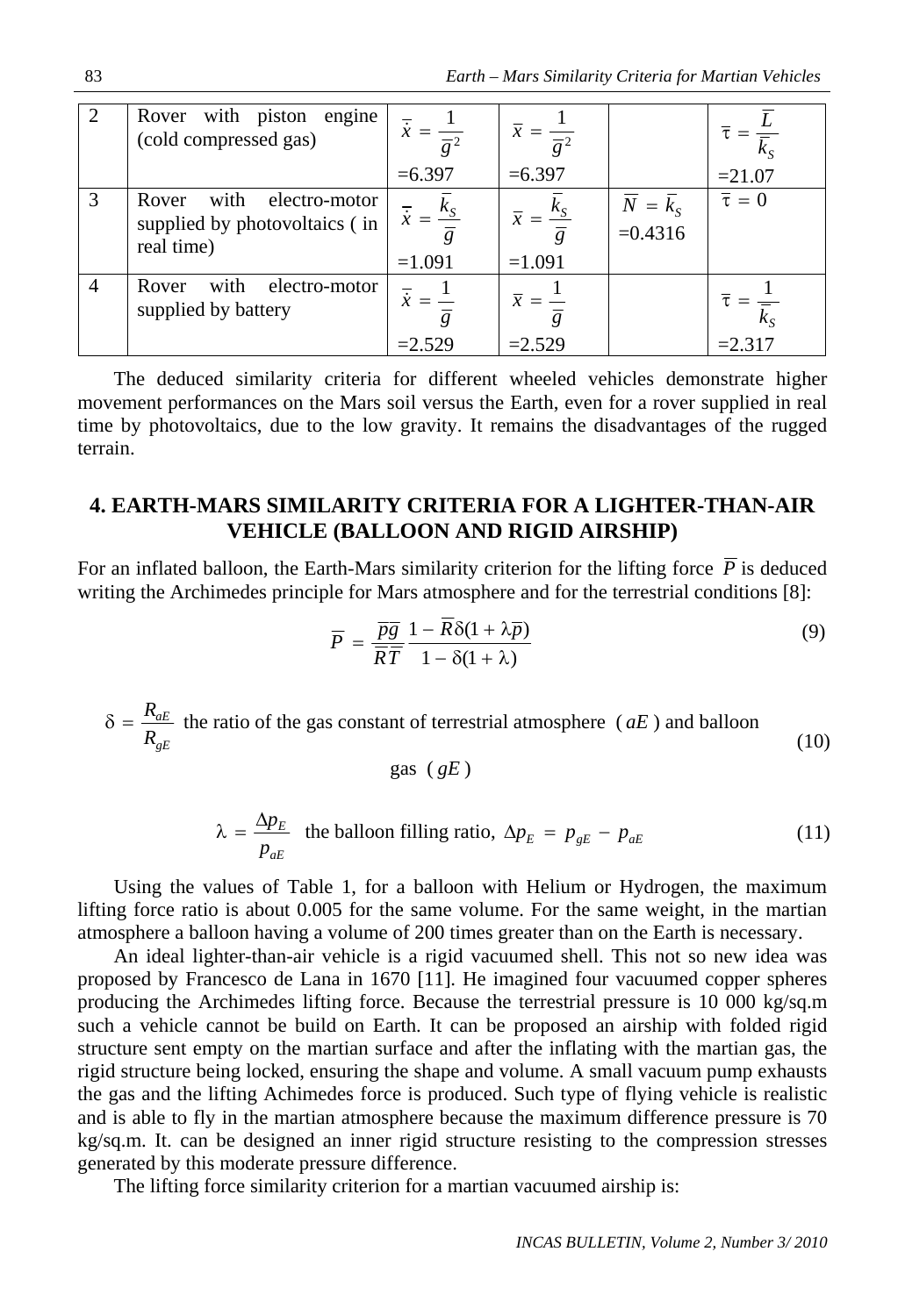$$
\overline{P} = \frac{\overline{pg}}{\overline{RT}} \frac{1 - \varepsilon_M}{\varepsilon_M} \tag{12}
$$

$$
\varepsilon = \frac{p_{\text{inner}}}{p_{\text{ext}}} < 1 \text{ the vacuum degree } (13)
$$



Fig. 4. The lifting force similarity criterion for a rigid vacuumed balloon

A vacuumed rigid balloon with at 0.005 degree of vacuum has the same lifting force with the hypothetical terrestrial lighther-than-air vehicle.

If the external surface of this rigid airship is covered by the photovoltaics, the collected electricity can supply an electro-motor rotating a propeller. The criterion for the velocity *V* of a rigid airship propelled by the solar energy is [12]:

$$
\overline{V} = \left(\frac{\overline{k}_{s}}{\overline{\rho}\overline{C}_{b}^{2}}\right)^{\frac{1}{3}} = 0.874
$$
 for the laminar and 1.902 for turbulent friction (14)

The criteria demonstrate that the actual philosophy of the terrestrial inflated balloons practically is not efficient for Mars, but an impossible vacuumed earthly balloon can be built to fly on Mars.

#### **5. EARTH- MARS SIMILARITY CRITERIA FOR AN AIRPLANE**

The idea of using wings to fly in the rarefied atmosphere of Mars was formulated by Wernher von Braun around 1940. Later, after the Mariner and Viking missions, when more accurate data about the martian environment were available, detailed calculations were made concerning an unmanned airplane.

The relations for lifting force (P), aerodynamic drag (R) and power (N) of an airplane, are written both for martian and Earth conditions, their ratios giving the similarity criteria.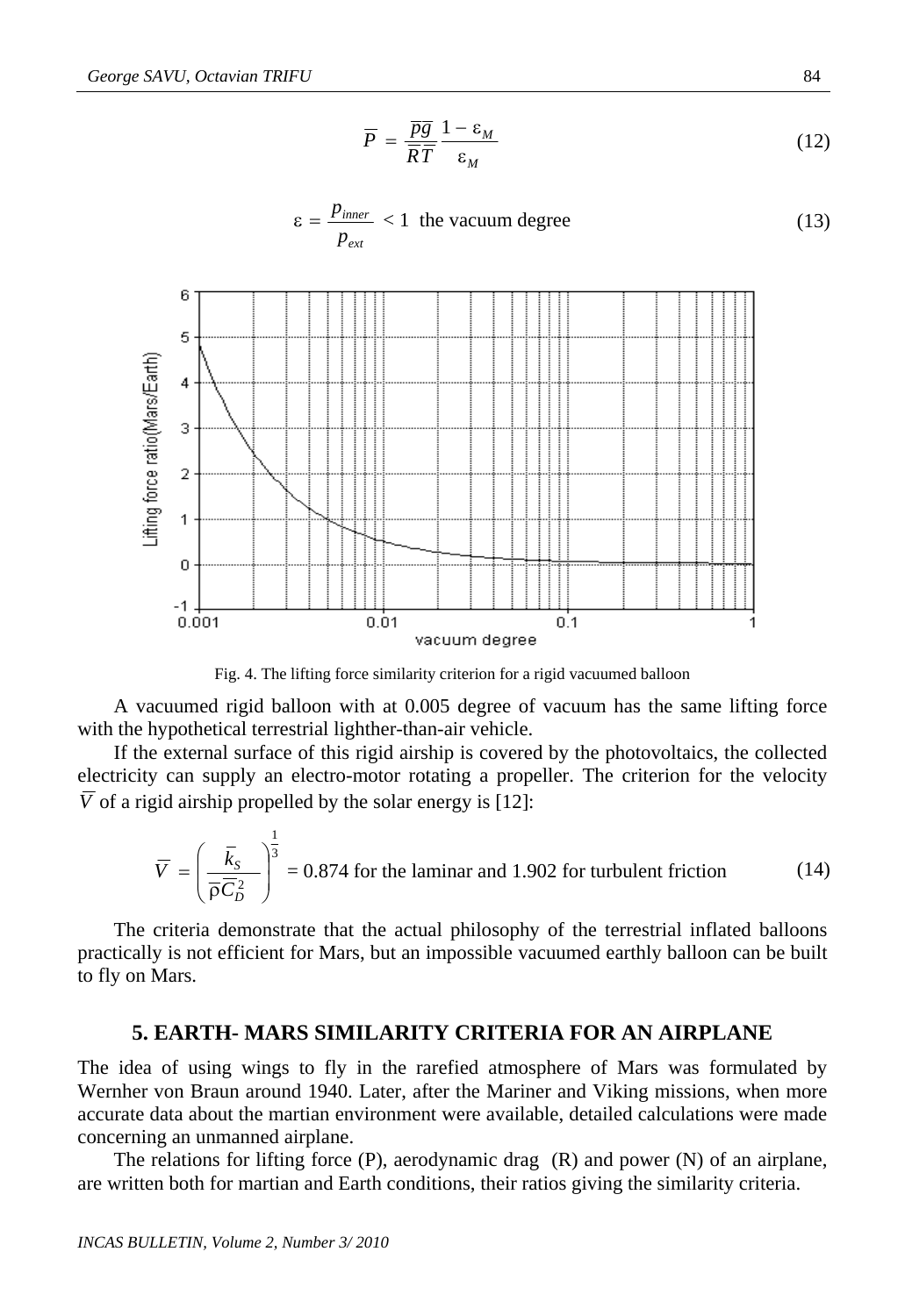$$
\overline{P} = \overline{\rho}\overline{V}^2\overline{C}_L = \overline{g}
$$
 (15)

$$
\overline{R} = \overline{\rho} \overline{V}^2 \overline{C}_D \tag{16}
$$

$$
\overline{N} = \overline{\rho} \overline{V}^3 \overline{C}_D \tag{17}
$$

The value of ratios of the aerodynamic coefficients  $C_{L,C_D}$  are obtained from the relations describing the influence of the Reynolds number on drag and lift (10).

Assuming that at low incidences the lift not depends by the Reynolds number ( $C_L \approx 1$ )

$$
\overline{C}_D = 1 + \frac{1.324}{C_{DE}} \left[ \frac{1}{\sqrt{\text{Re}_M}} - \frac{1}{\sqrt{\text{Re}_E}} \right]
$$
(18)

for laminar regime, and

$$
\overline{C}_D = 1 + \frac{0.074}{C_{DE}} \left[ \frac{1}{\text{Re}_M^{0.2}} - \frac{1}{\text{Re}_E^{0.2}} \right]
$$
(19)

for turbulent (Re>500 000).

The values show a high power consumption for the flying in the martian atmosphere. *An airplane propelled by photovoltaics in real time, having the same dimensions and weight with a terrestrial one, cannot fly on Mars.* If the weight is similar, it must have a surface for the collection of the solar energy of 7.54 greater than an earthly solar airplane.

In [2],[4],[10] are described the results of a multi-objective, multi-parametric and multicriterial aerodynamic optimization of an unmanned airplane configuration with solar propulsion in the martian atmosphere, the solar cells being mounted on the upper side of the airplane.

The configuration was defined by seven geometrical parameters (wing span, wing sweep angle, setting angles, etc.), these parameters playing the role of the independent variables in the optimization procedure. The scale factor was chosen to be the objective function in order to obtain the minimum geometrical dimensions, weights and power consumption for a given payload. In the Table 6 are illustrated the initial and final, optimized values of a configuration having the general view of Fig.5, designed to fly at 300 m in the martian atmosphere with 5 daN payload.

|     |                                                               | Similarity criteria                                                                                                                 |                                            |                                                   |  |  |
|-----|---------------------------------------------------------------|-------------------------------------------------------------------------------------------------------------------------------------|--------------------------------------------|---------------------------------------------------|--|--|
| Nr. | Type of propulsion                                            | Power $N$                                                                                                                           | Surface of solar<br>cells $\overline{S}_C$ | Filling/releasing<br>$\lim_{t \to \infty} \tau_f$ |  |  |
|     | Propeller driven by<br>combustion<br>engine<br>with hydrazine | $\overline{N} = \overline{C}_D \overline{g} \sqrt{\frac{\overline{g}}{\overline{g}}}$<br>$=14.35$ (laminar)<br>$= 4.47$ (turbulent) |                                            |                                                   |  |  |

Table 5 Similarity criteria for different types of propulsion of an aircraft designed to fly on Mars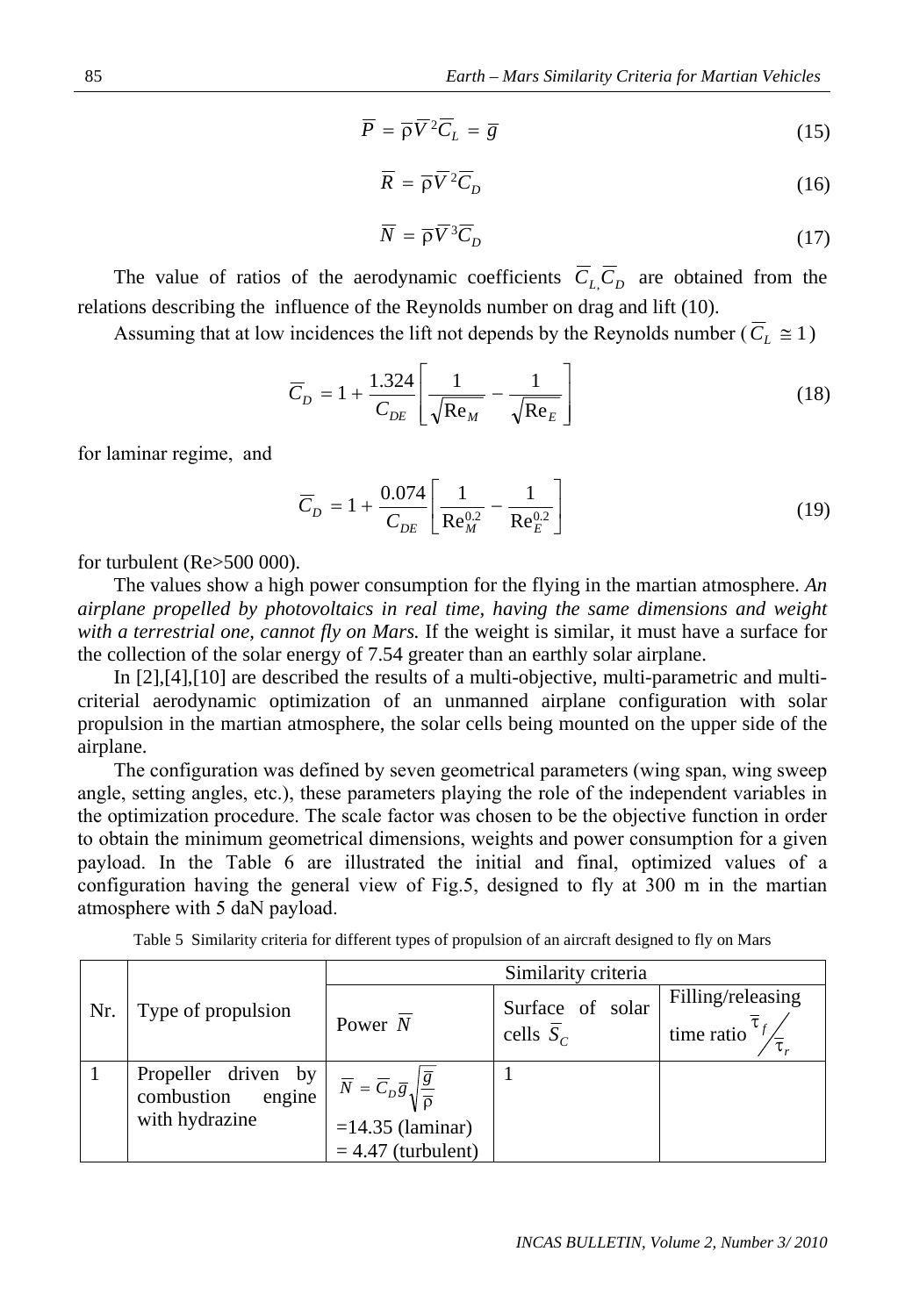| 2 | Propeller driven by $ 1$<br>electro-motor<br>supplied in real time<br>by photovoltaics           | $\bar{S}_c = \frac{\bar{g}}{\bar{C}_L} \left( \frac{\bar{C}_D}{\bar{\eta}_e k_S \sqrt{\bar{p}}} \right)^2$<br>= 7.54 |                                                                                                                                                          |
|---|--------------------------------------------------------------------------------------------------|----------------------------------------------------------------------------------------------------------------------|----------------------------------------------------------------------------------------------------------------------------------------------------------|
| 3 | Propeller driven by $ 1$<br>electro-motor<br>supplied<br>by<br>photovoltaics<br>(compressed gas) |                                                                                                                      | $\overline{g}^{\overline{2}}\overline{C}_D$<br>$\overline{\rho}^2 \overline{C}_L \overline{\eta}_{cmp} \overline{\eta}_t \overline{\eta}_e k_S$<br>=33.5 |



Fig. 5. General view of the optimized solar airplane

|                     | Initial | Final (optimized) |
|---------------------|---------|-------------------|
| Fuselage length (m) | 6.155   | 4.683             |
| Gross weight (daN)  | 58.57   | 34.53             |
| Power<br>(kW)       | 1.608   | 0.812             |
| Speed $(m/s)$       | 63.35   | 58.21             |
| CD/CL               | 0.10852 | 0.10113           |
| Surface $(sq.m)$    | 27.44   | 13.71             |

| Table 6. Optimized solar Mars airplane |  |  |
|----------------------------------------|--|--|
|                                        |  |  |

The severe martian conditions (low atmosphere density and solar radiation) are responsible for the weak fight performances of a solar airplane. Even an optimized configuration requires a surface of 13.71 sq.m in order to fly 5 daN of payload.

### **6. EARTH-MARS SIMILARITY CRITERIA FOR A ROTORCRAFT VEHICLE (HELICOPTER)**

A flying machine having vertical take-off/landing capabilities is interesting for Mars exploration in the conditions of the rugged terrain. In [3], [5] the advantages and disadvantages of using a helicopter for the Mars surface exploration were analyzed, for different types of power production: combustion engine with hydrazine, electro-motor supplied by photovoltaics in real time and electro-pneumatic system for energy stocking (Fig. 6). It was studied only the configuration with two co-axial rotors.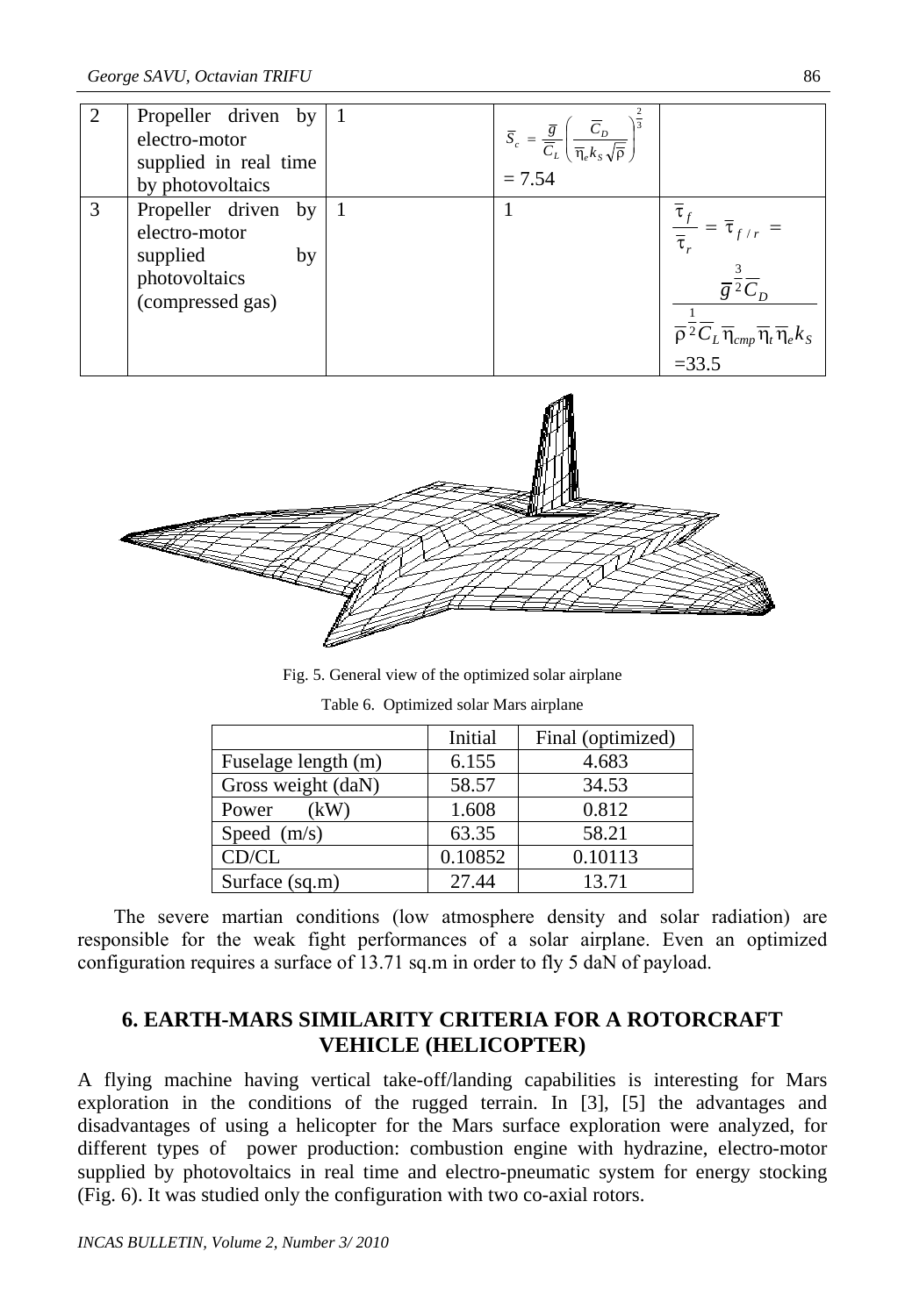The power production system sketched in Fig. 6 is similar to that used for a martian airplane. The results are synthesized in Table 7. The electricity collected from the upper rotor by photovoltaics supplies the d.c. electro-motor driving a gas axial compressor and a piston compressor. The energy stocked in the pressure tank produces more power when the gas is expanded through the axial compressor, working now as a turbine. The turbine rotates the axial rotor of the helicopter through a reduction gear. The produced power is proportional with the filling/discharging time ratio of the pressure tank.

The similarity criterion for rotor polar (drag/thrust= *T D C*  $\frac{C_D}{C}$ ) depends by the Reynolds

number  $(\overline{C}_f)$ 

$$
\overline{C}_D = \overline{C}_f - b \frac{C_{TE}^{\frac{3}{2}}}{C_{DE}} (\overline{C}_f - 1)
$$
\n(20)

The similarity criteria show that in all cases of power production the rotor diameter for a martian helicopter has about double value versus one terrestrial, for the same payload.



Fig. 6. The electro-pneumatic power production system

| Type<br>of<br>power                                           | Similarity criteria                                                                                  |                                                                                                                |                                                                     |
|---------------------------------------------------------------|------------------------------------------------------------------------------------------------------|----------------------------------------------------------------------------------------------------------------|---------------------------------------------------------------------|
| production                                                    | Power (hovering)                                                                                     | Rotor diameter                                                                                                 | Descending speed                                                    |
|                                                               | flight)                                                                                              |                                                                                                                | in auto-rotation                                                    |
| engine<br>Piston thermal<br>(hydrazine)                       | $\overline{N} = \sqrt{\frac{\overline{g}^3}{\overline{Q}}}$ = 2.05                                   | $\overline{d} = \sqrt{\frac{\overline{g}^3}{\overline{0}}} = 2.05$                                             | $\overline{V}_d = \sqrt{\frac{\overline{g}}{\overline{0}}} = 4.1$   |
| supplied<br>Electro-motor<br>by photovoltaics in real<br>time | $\overline{N} = \frac{\overline{g}}{\overline{k}_s} \sqrt{\frac{\overline{g}}{\overline{p}}} = 4.75$ | $\overline{d} = \frac{\sqrt{\overline{g}}}{\overline{k_3}^{\frac{1}{3}} \overline{\rho}^{\frac{1}{6}}} = 1.70$ | $\overline{V}_d = \sqrt{\frac{g}{\overline{Q}}}$ =4.1               |
| with<br>Electro-motor<br>stocking energy system               | $\overline{N} = \overline{k}_{s} = 0.4316$                                                           | $\overline{d} = \frac{1}{\overline{k}_c} = 2.317$                                                              | $ \overline{V}_d  = \sqrt{\frac{\overline{g}}{\overline{0}}} = 4.1$ |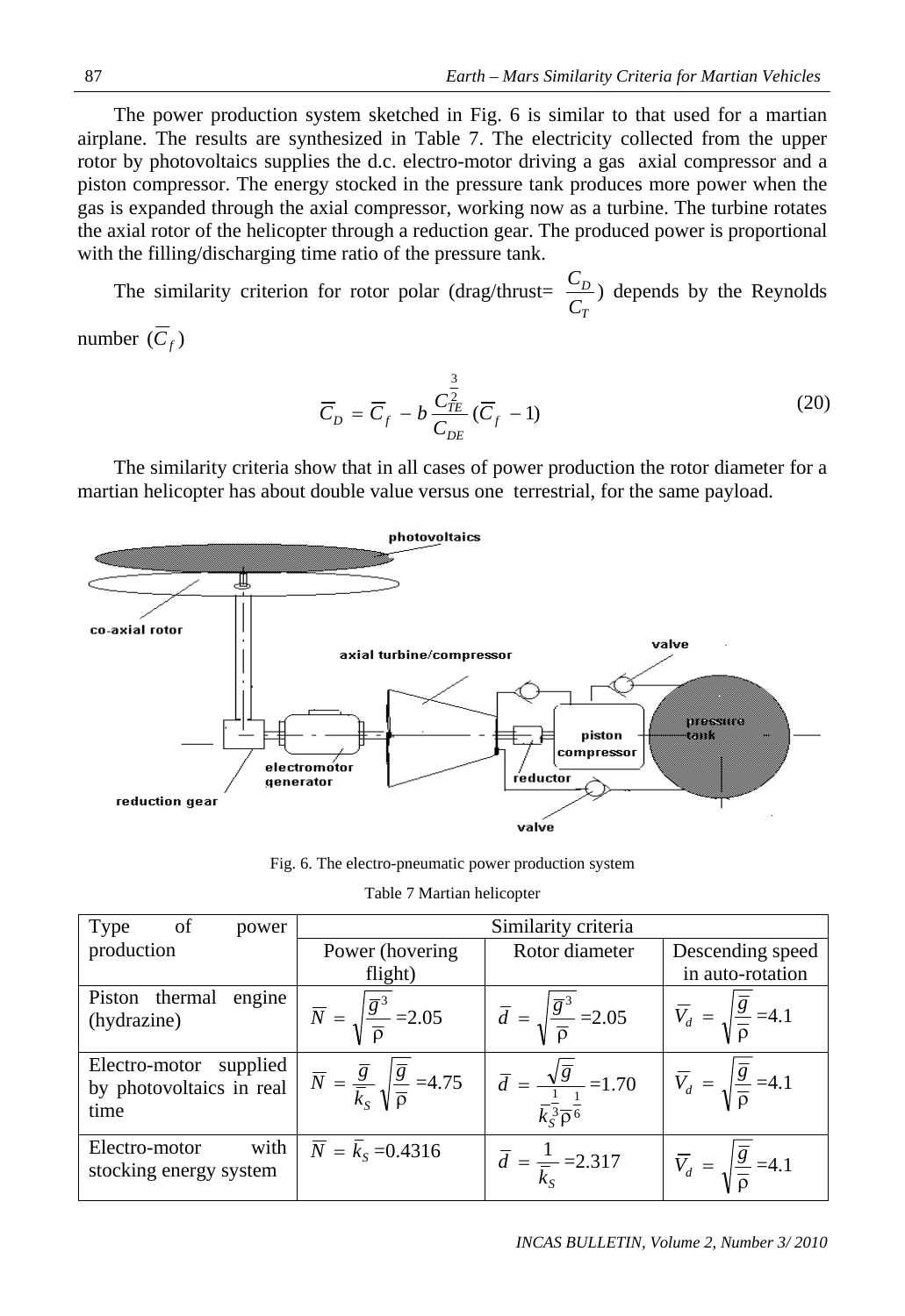## **7**. **EARTH-MARS SIMILARITY CRITERIA FOR A VEHICLE PROPELLED BY COLD JETS (MARS JUMPER)**

The similarity criteria for flying vehicles for Mars exploration demonstrate high power consumption and large geometrical dimensions required. Taking into account the Mars environment particularities an ideal, vehicle must responds to the next requirements:

- to have small dimensions
- to use the in-situ disposable energy
- to fly over the natural obstacles
- to have take-of/landing vertical capabilities
- to have re-charging capabilities
- to have long time of exploitation

Such a type of vehicle was proposed in [6], [7], [8] and it was named "Mars Jumper" or "Mars Hooper". The working principle is based on the transformation of the non-chemical energy in mechanical or electrical energy.

The low density of energy existing on Mars surface (low atmosphere density and poor solar radiation) is stocked in time and transformation in shorter time producing the necessary power for displacements or for the supplying of the scientific devices. The block scheme is similar to the power production system for martian helicopters, described above (Fig.6). In the present case the pressure tank is discharged through vertical and horizontal nozzles, producing the lifting , propulsion and command forces for a controlled jump over the martian terrain. In [6],[7],[8] the equation of movement and the flow through the nozzles were simultaneously solved in time. A Mars Jumper having the compressed gas/total weight ratio=0.2332 can perform a controlled jump of 4.5 km at 450 m altitude and with a safe vertical landing on the martian soil, after 8 hours of pressure tank charging. The duration of flight is 48 seconds. The Earth-Mars similarity criteria for a Mars Jumper vehicle are given in Table 8.

| Criterion                         | Value                          |
|-----------------------------------|--------------------------------|
| Time of pressure tank filling     | $\tau_f = 3.19$                |
| Time of pressure tank discharging | $\tau_d = 3.81$                |
| Maximum distance                  | $\bar{x}_{\text{max}} = 2.294$ |
| Time of flight                    | $\bar{\tau} = 2.294$           |
| Thrust of nozzle                  | $T\bar{r} = 1.309$             |
| Work of compression               | $\overline{L} = 1.378$         |

For the same payload the geometrical dimensions of Mars Jumper are substantial lower versus the martian plane or helicopter.

### **8. CONCLUSIONS**

The deduced similarity criteria allow to compare the performances of the same type of martian exploring vehicle or to compare the efficiency of different kind of vehicles.

It was demonstrated that the vehicles based on the aerodynamic forces (airplane or helicopter) have low performances in martian atmosphere and large geometrical dimensions.